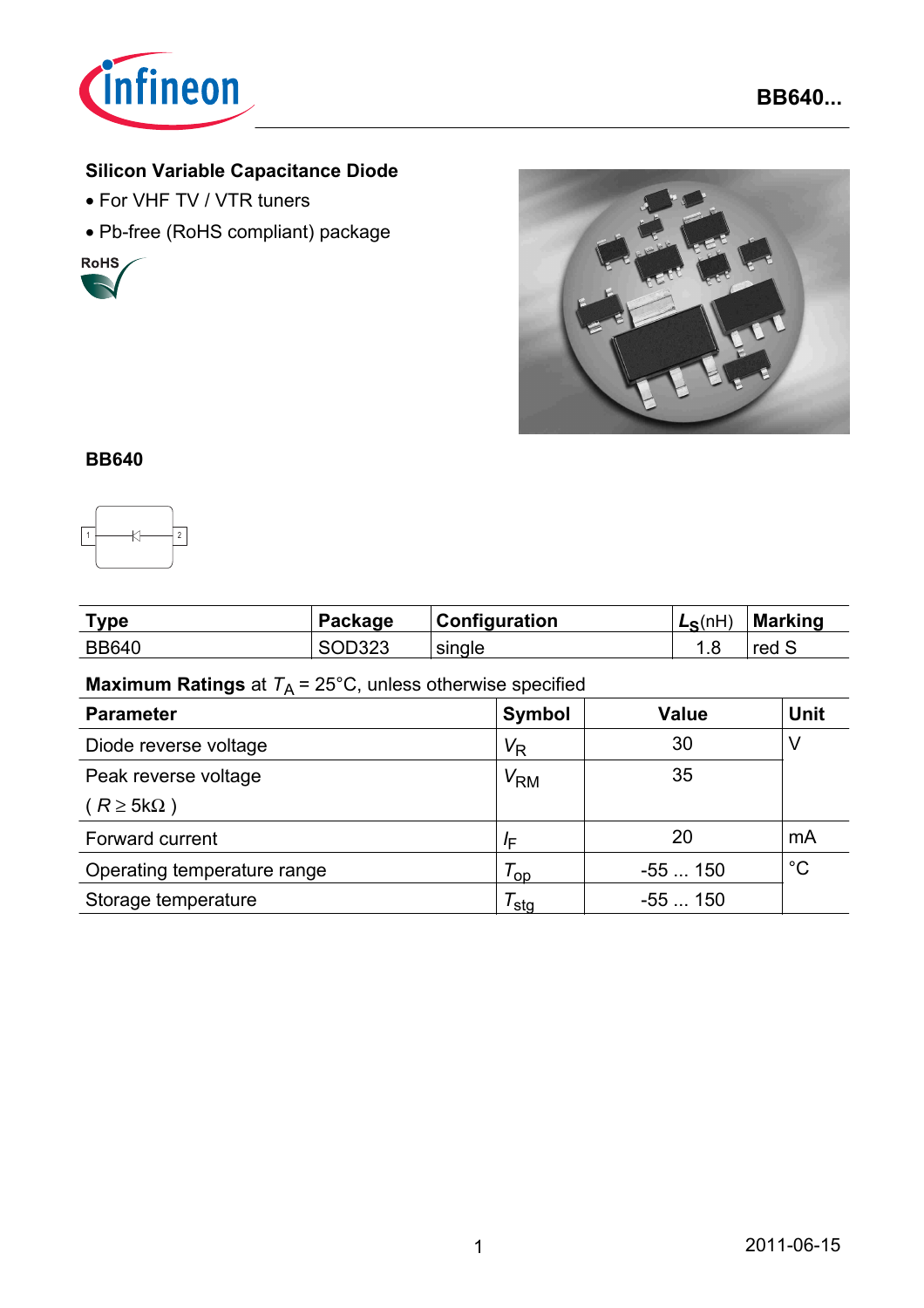

| <b>Parameter</b>                       | <b>Symbol</b><br><b>Values</b> |      |      | <b>Unit</b> |          |
|----------------------------------------|--------------------------------|------|------|-------------|----------|
|                                        |                                | min. | typ. | max.        |          |
| <b>DC Characteristics</b>              |                                |      |      |             |          |
| Reverse current                        | $\sqrt{R}$                     |      |      |             | nA       |
| $V_{\rm R}$ = 30 V                     |                                |      |      | 10          |          |
| $V_R$ = 30 V, $T_A$ = 85 °C            |                                |      |      | 200         |          |
| <b>AC Characteristics</b>              |                                |      |      |             |          |
| Diode capacitance                      | $C_T$                          |      |      |             | pF       |
| $V_{\rm R}$ = 1 V, $f$ = 1 MHz         |                                | 62   | 69   | 76          |          |
| $V_{\rm R}$ = 2 V, $f$ = 1 MHz         |                                | 47.5 | 54.5 | 61.5        |          |
| $V_R$ = 25 V, $f$ = 1 MHz              |                                | 2.85 | 3.28 | 3.7         |          |
| $V_R$ = 28 V, $f$ = 1 MHz              |                                | 2.8  | 3.05 | 3.3         |          |
| Capacitance ratio                      | $C_{T1}/C_{T28}$               | 19.5 |      | 25          |          |
| $V_R$ = 1 V, $V_R$ = 28 V, $f$ = 1 MHz |                                |      |      |             |          |
| Capacitance ratio                      | $C_{T2}/C_{T25}$               | 15   | 16.6 |             |          |
| $V_R$ = 2 V, $V_R$ = 25 V, $f$ = 1 MHz |                                |      |      |             |          |
| Capacitance matching <sup>1)</sup>     | $\Delta C_T/C_T$               |      |      | 2.5         | $\%$     |
| $V_R$ = 1 V, $V_R$ = 28 V, $f$ = 1 MHz |                                |      |      |             |          |
| Series resistance                      | $r_{\rm S}$                    |      | 1.15 |             | $\Omega$ |
| $C_T$ = 12 pF, $f$ = 100 MHz           |                                |      |      |             |          |

# **Electrical Characteristics** at  $T_A = 25^\circ \text{C}$ , unless otherwise specified

1For details please refer to Application Note 047.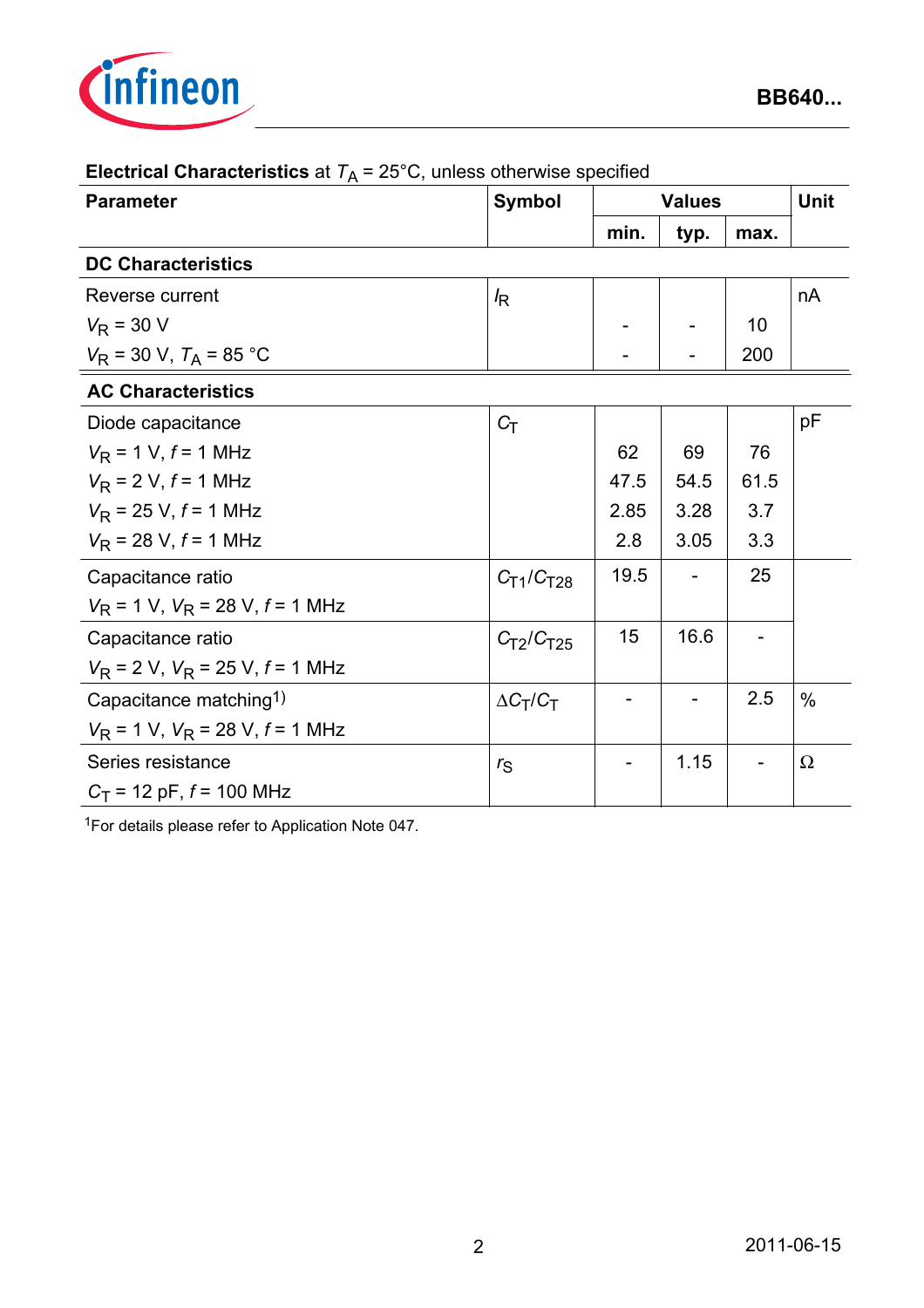

**BB640...**

# **Diode capacitance**  $C_T = f(V_R)$

 $f = 1$ MHz



**Temperature coefficient of the diode** 

**capacitance**  $T_{\text{Cc}} = f(V_R)$ 



**Reverse current**  $I_R = f(T_A)$ 

 $V_R = 28V$ 



**Reverse current**  $I_R = f(V_R)$ 

*T*A = Parameter

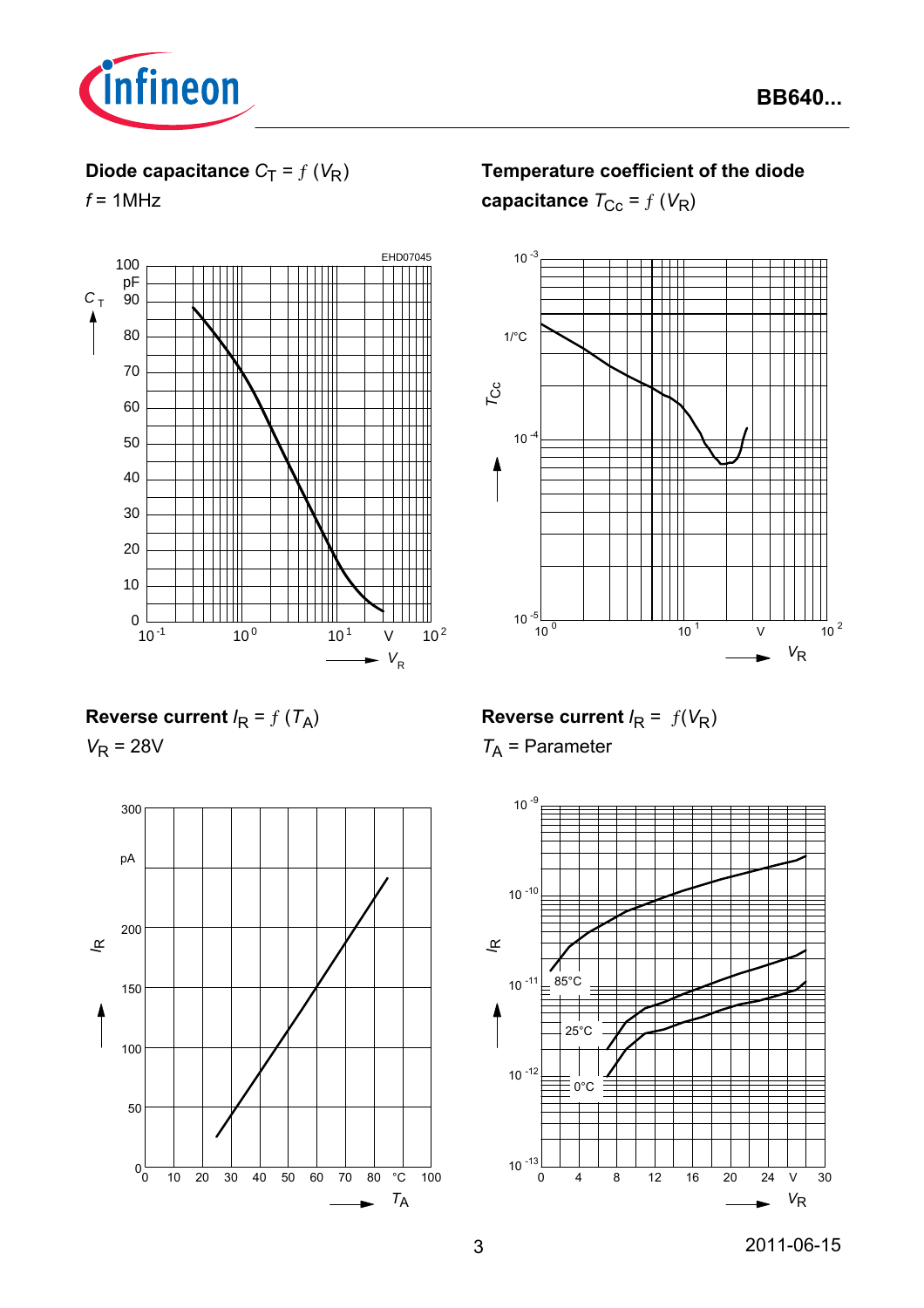